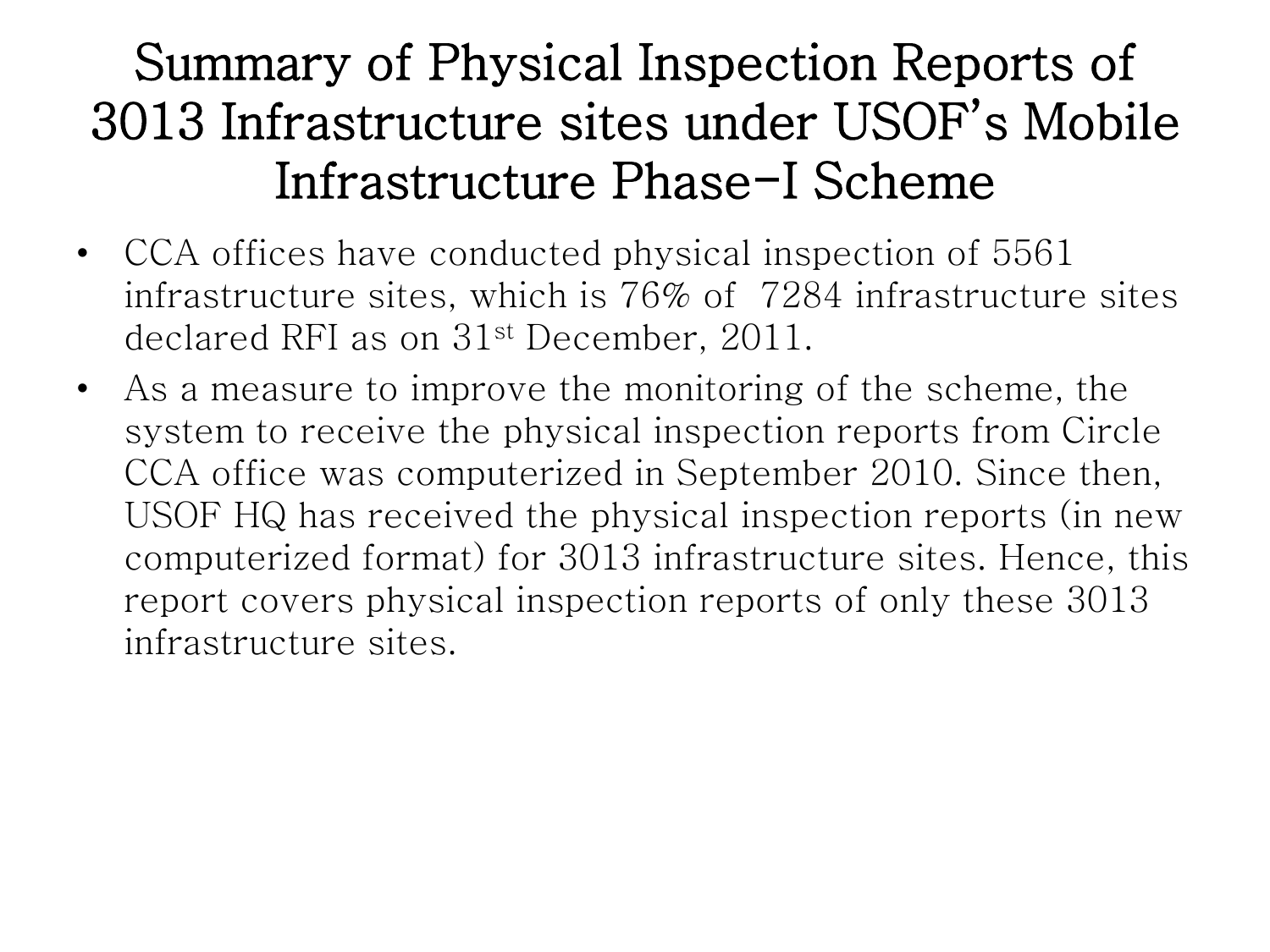

| Total No. | Number of Compliant Cases |      |      |      |      |      |      |
|-----------|---------------------------|------|------|------|------|------|------|
| 3013      | 2975                      | 2980 | 2952 | 3013 | 2957 | 2998 | 2965 |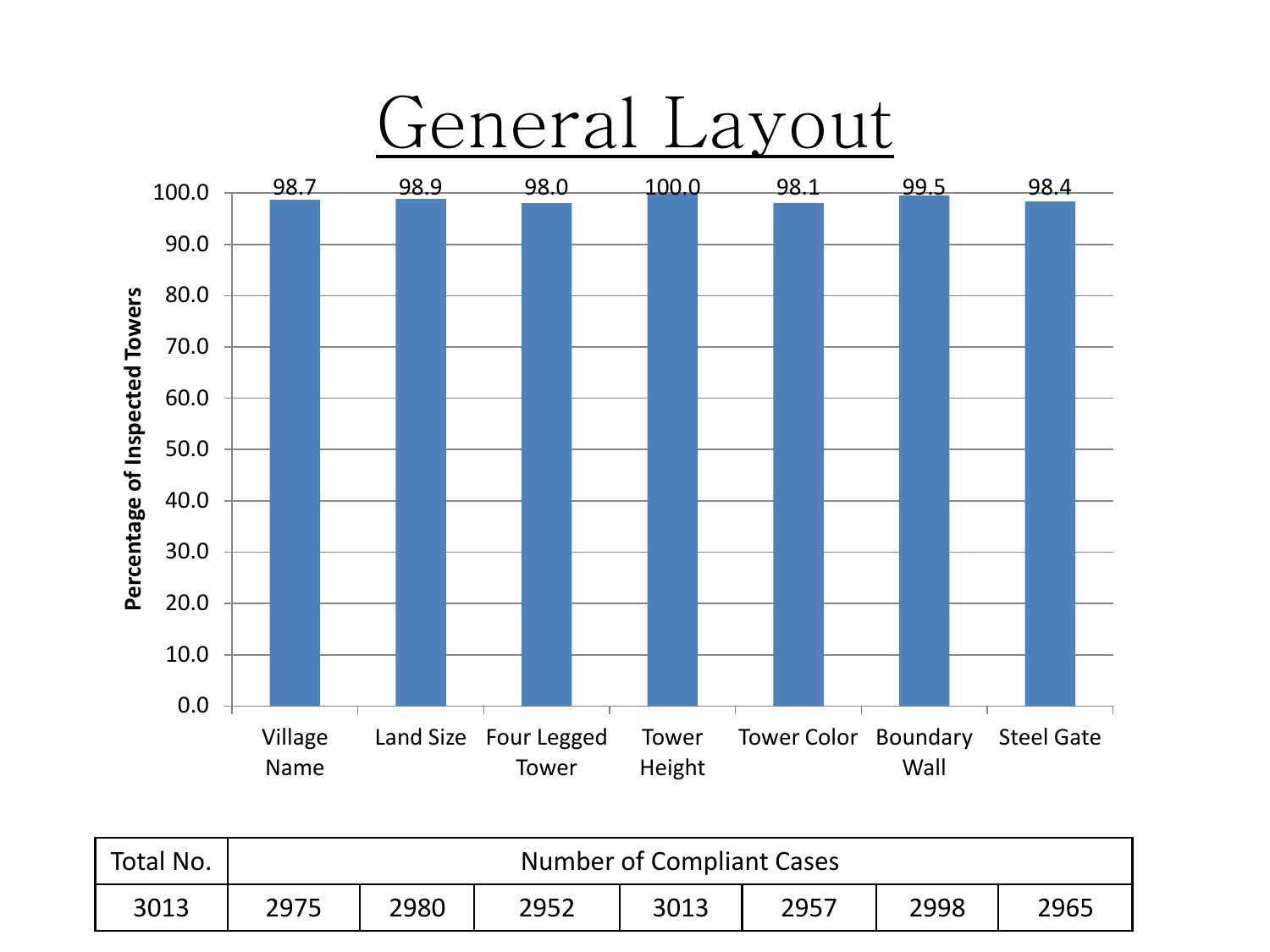# Security

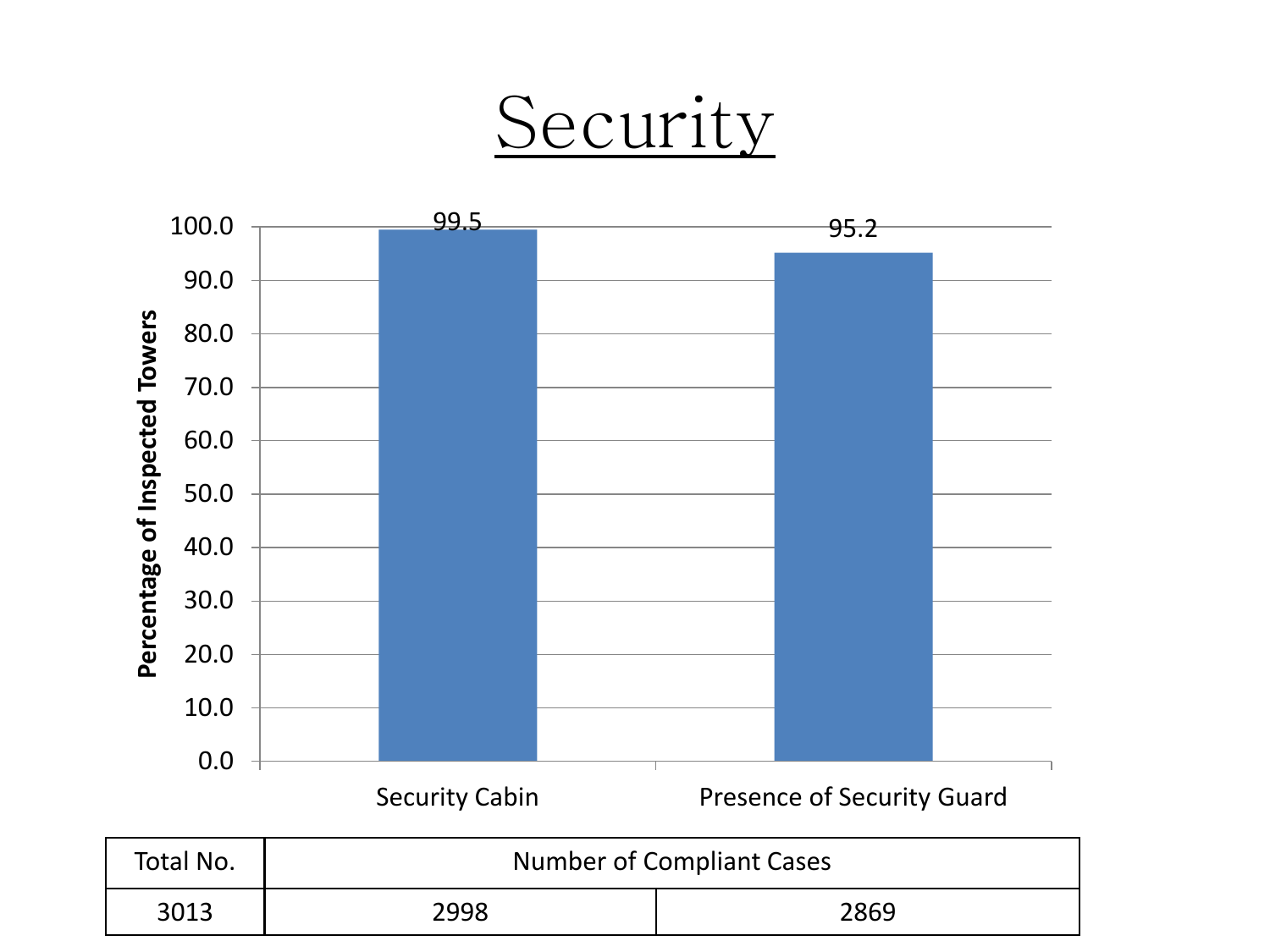

| Total No. | <b>Number of Compliant Cases</b> |      |  |  |
|-----------|----------------------------------|------|--|--|
| 3013      | 2663                             | 2479 |  |  |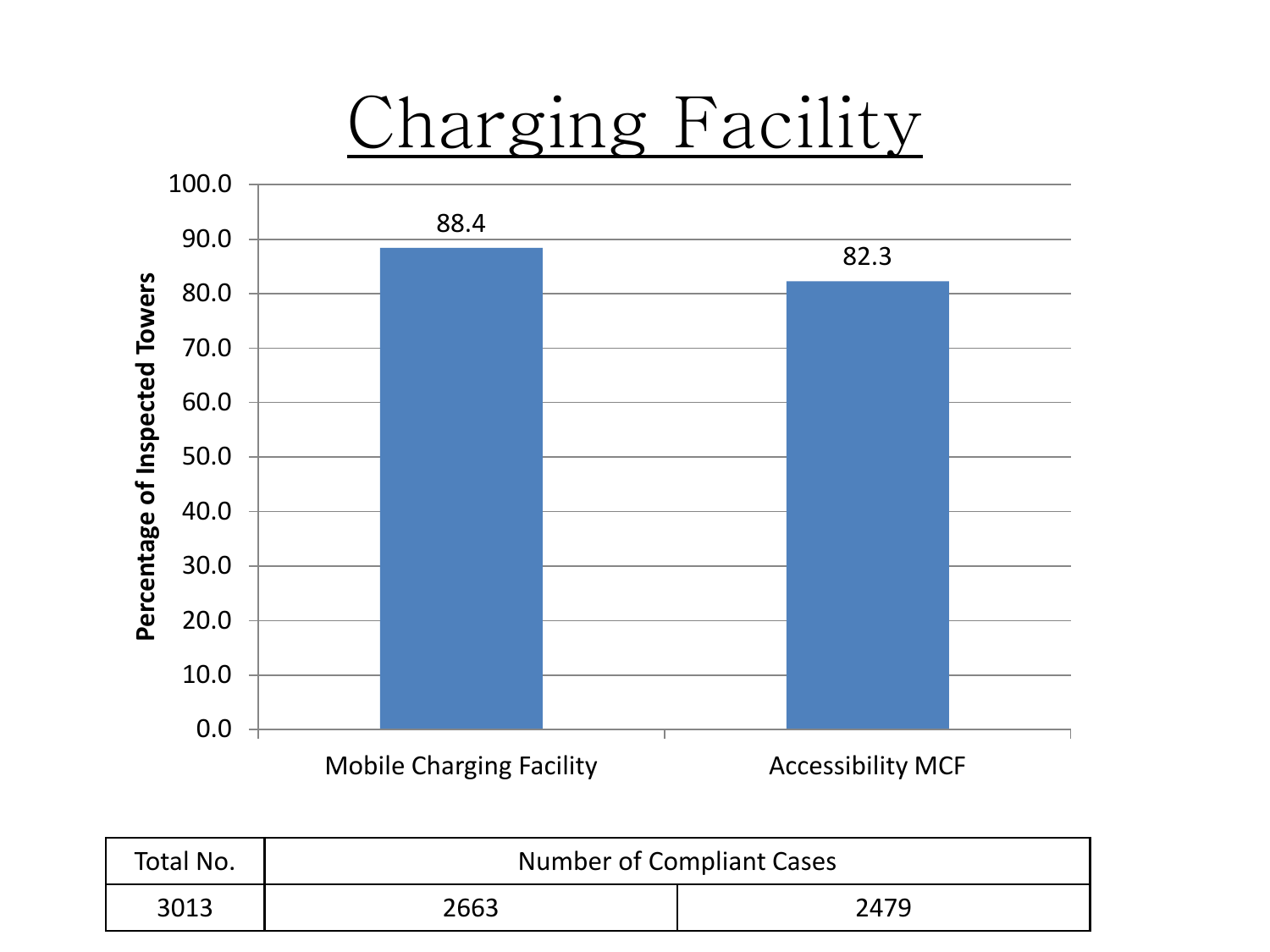#### Sign Board



| Total No. | <b>Number of Compliant Cases</b> |      |      |      |  |  |
|-----------|----------------------------------|------|------|------|--|--|
| 3013      | 2793.                            | 1548 | 2656 | 2767 |  |  |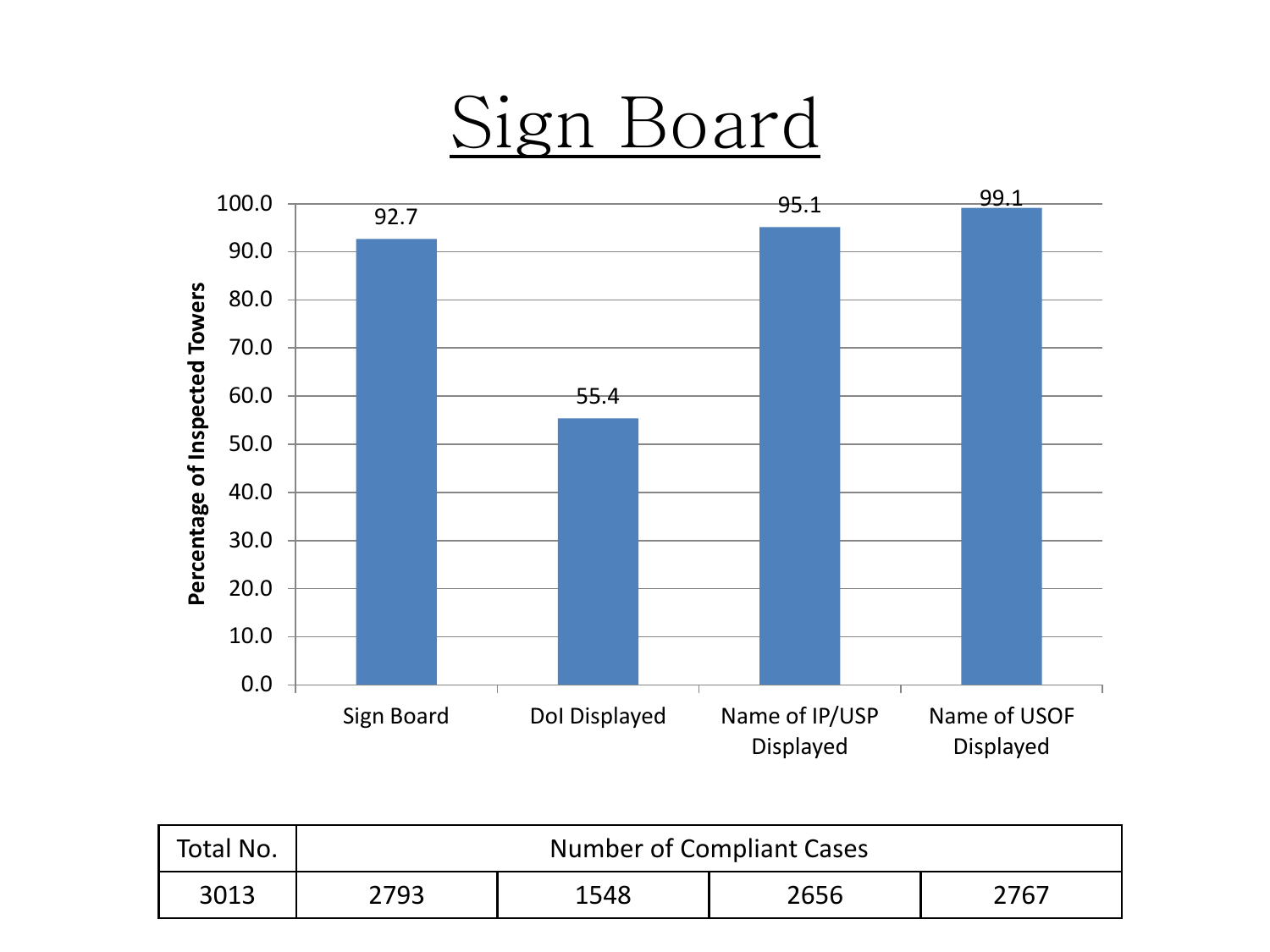# Power Facilities……(Page1/2)



| Total No. | Number of Compliant Cases |      |      |     |      |  |
|-----------|---------------------------|------|------|-----|------|--|
| 3013      | 2333                      | 2989 | 2640 | 485 | 2856 |  |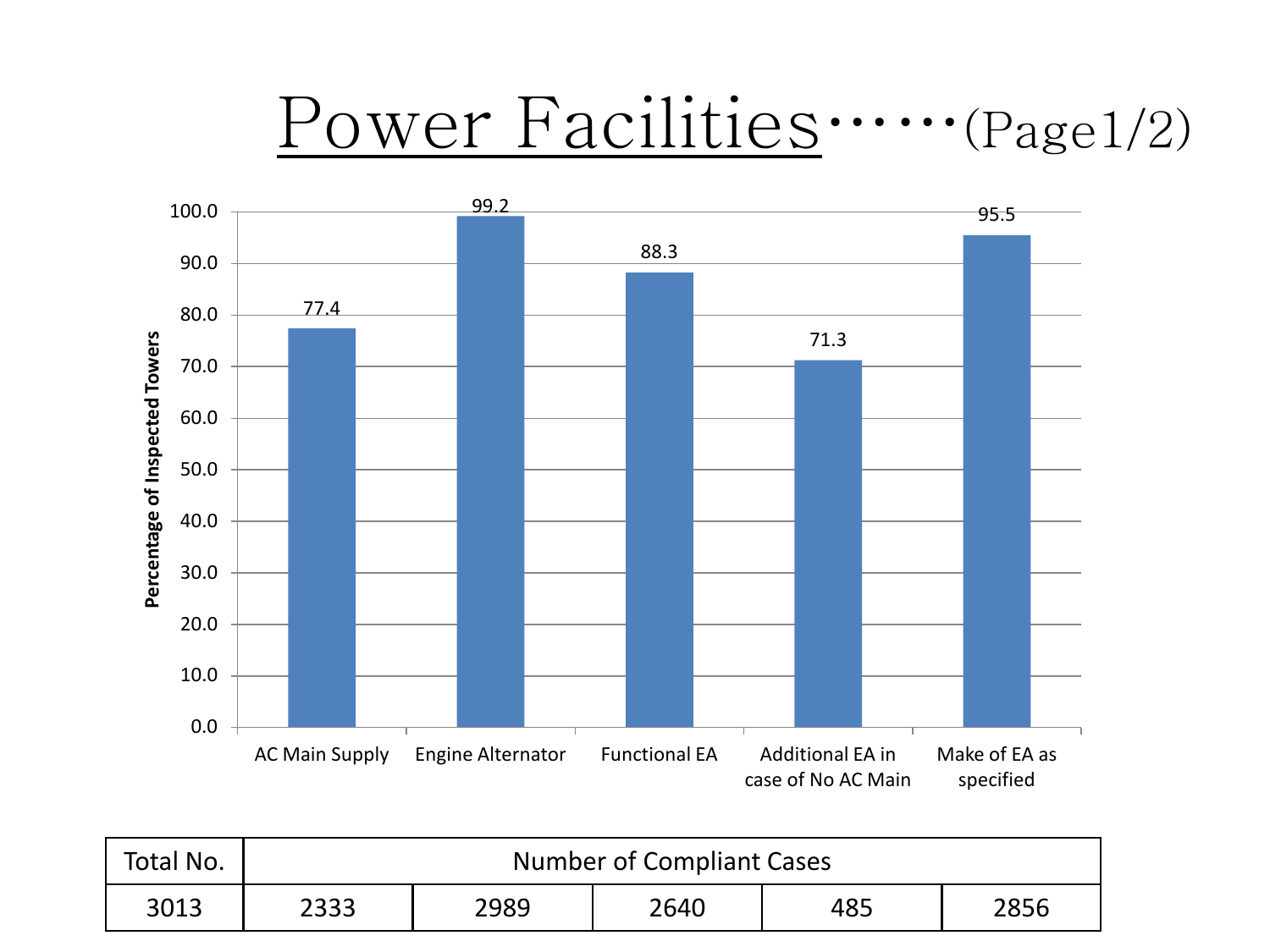### Power Facilities……(Page2/2)



| Total No. | Number of Compliant Cases |      |      |      |      |      |
|-----------|---------------------------|------|------|------|------|------|
| 3013      | 1284                      | 1817 | 2035 | 2191 | 2975 | 2986 |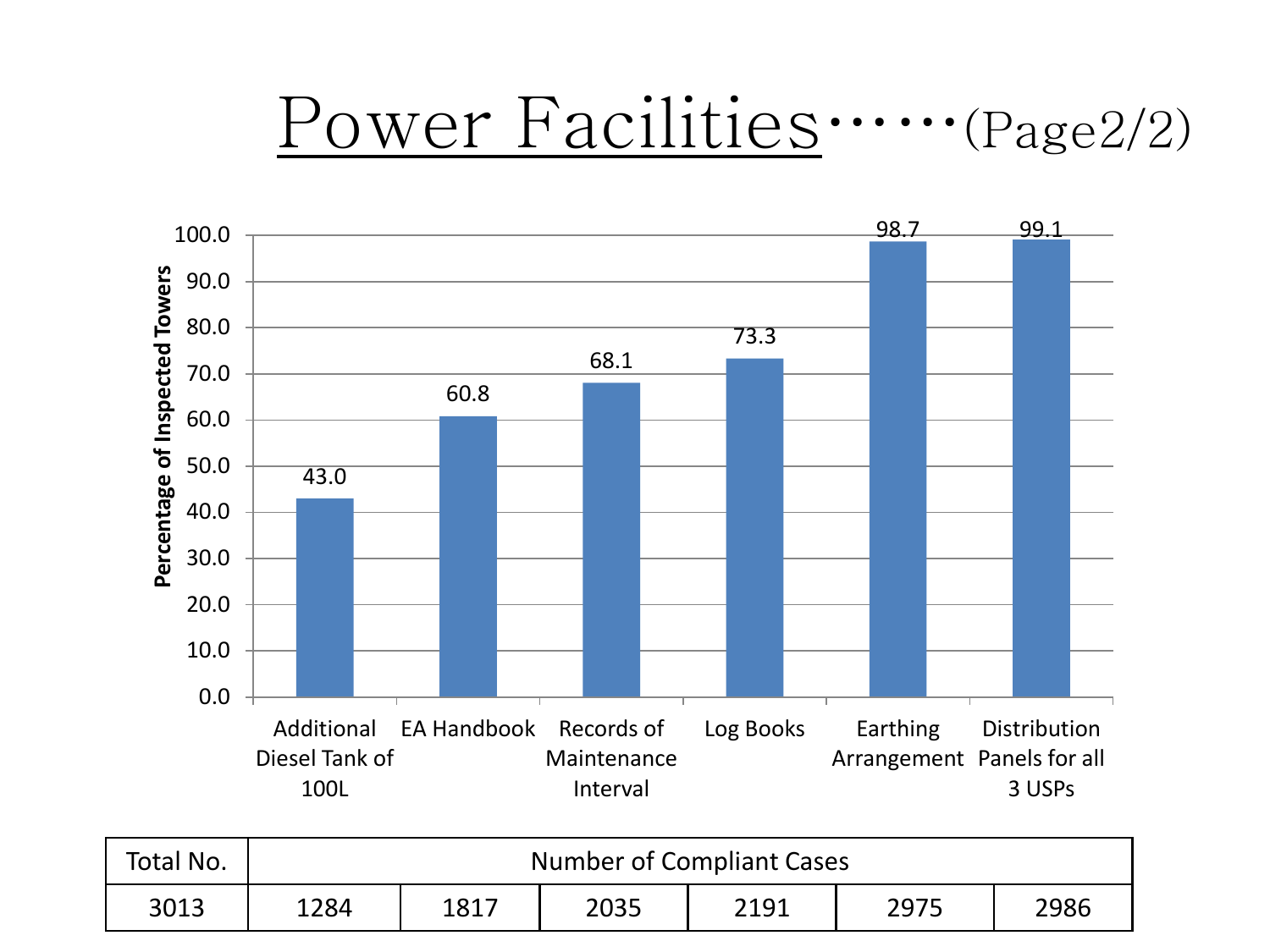# Structure and Design



| Total No. | <b>Number of Compliant Cases</b> |      |      |      |      |      |  |
|-----------|----------------------------------|------|------|------|------|------|--|
| 3013      | 2968                             | 2933 | 2986 | 2946 | 2743 | 1168 |  |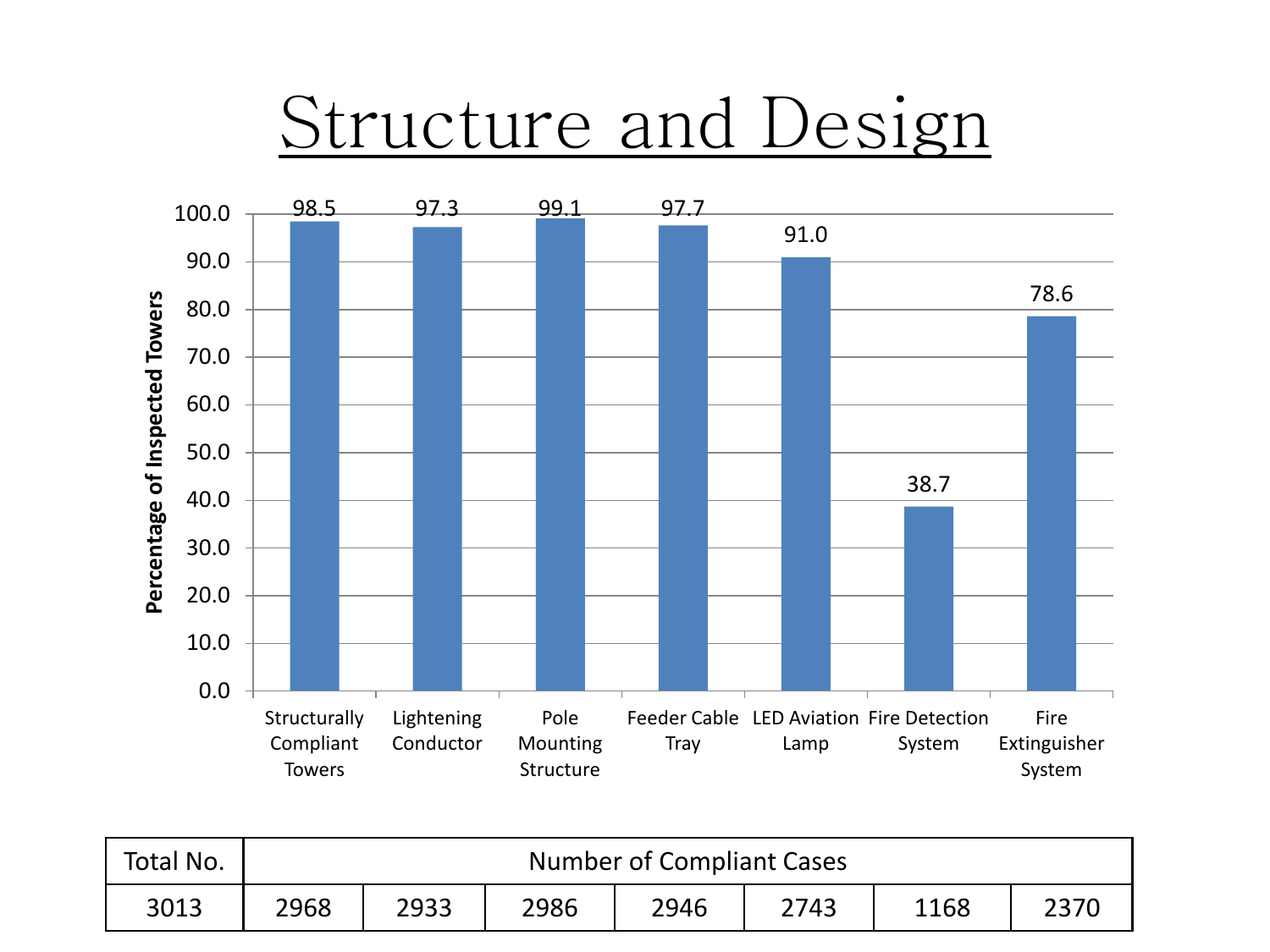### Mobile Services ……(Page1/2)



| Total No. | Number of Compliant Cases |      |      |  |
|-----------|---------------------------|------|------|--|
| 3013      | 1210                      | 1845 | 2258 |  |